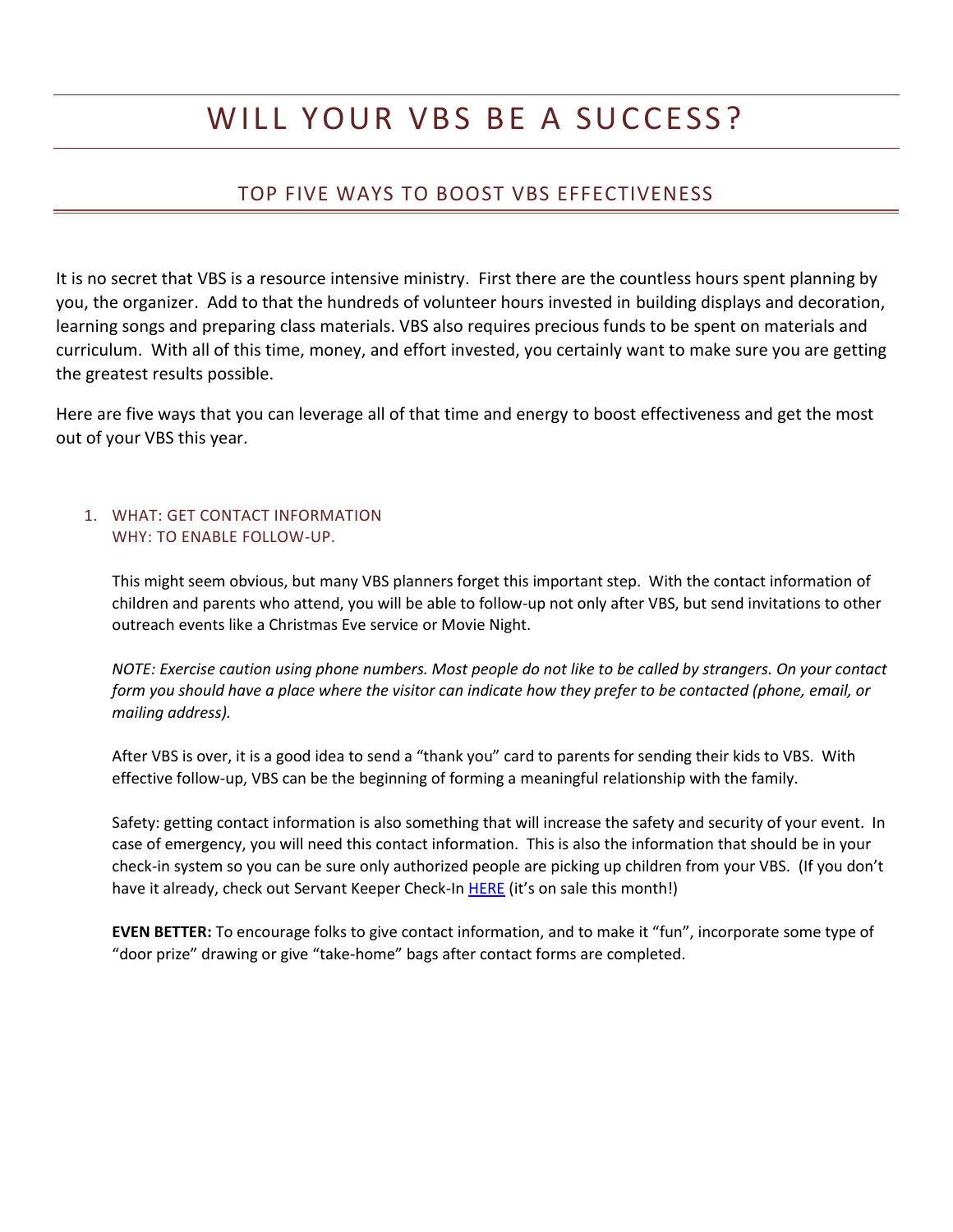#### 2. WHAT: TAKE-HOME ITEMS WHY: TO COMMUNICATE WITH PARENTS

Create "take-home" goodie bags for each night of your VBS. You could opt to only send take-home bags on the first or last night of VBS, but many children are not able to attend every day of your VBS, and so they may be missed.

The take-home bag could have things kids like (small toys, dollar store items, etc) and a note to their parents. In the note to the parents can you can summarize what took place that day and take a moment to express one of the reasons your church does VBS.

**EVEN BETTER:** in the note indicate how the parents can contact you, as well as a link to an inquiry form or your VBS micro-website.

## 3. WHAT: CD WHY: TO HELP KIDS REMEMBER THE SONGS YOU TAUGHT THEM

One of the greatest vehicles for sharing doctrines of faith with children is music. Almost every VBS has a bunch of songs that help children remember the teachings of the week.

What better way to have a lasting impact on your kids than to send them home with a CD of all of the songs from that week. Check with your church to make sure you have the proper licensing to do this legally. Many VBS "kits" allow you to reproduce, or purchase copies of their music cheaply with the intent to give away to kids. You may already be covered by your churches media license.

**EVEN BETTER:** make the CD downloadable on your Micro Website! (check licensing restrictions)

## 4. WHAT: MICRO WEBSITE WHY: SHARE INFORMATION, RESOURCES, AND ENGAGE FAMILIES

Don't worry you don't need a whole new website, just a single page. (if you don't have a "web-guy" you can easily make a facebook page.)

When you have an easy to remember "landing page" for your VBS event, you will have a great opportunity to engage and communicate with kids and parents alike. To engage your visitors you can run contests (i.e. - video submissions on why VBS is awesome) or prize drawings (draw a name from everyone who "liked" your page or filled out a form) during the course of VBS.

*HERE'S HOW: Ask your web developer to add a page to your church website that contains all-things VBS. There should be links on this page to things like permission slips, safety policies, and downloads of any resources like music (follow copyright rules) that the kids learned that week or coloring pages based on the content of your VBS.*

**EVEN BETTER**: Purchase an easy to remember domain name (yourtownVBS.com) and have it re-directed to that page (your "web guy" can do all of this in just a few minutes).